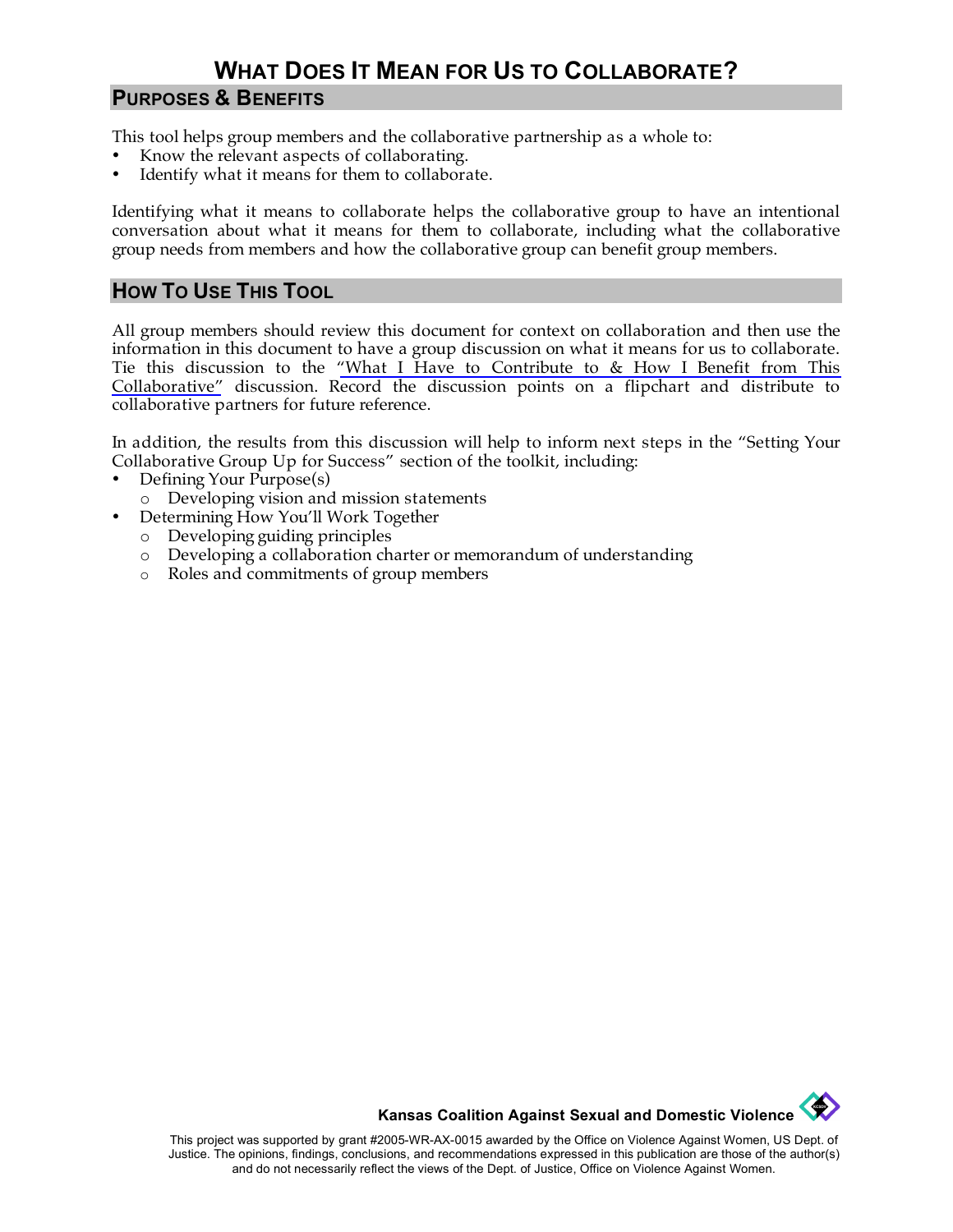#### **WHAT IS COLLABORATION?**

Winer and Ray define collaboration as "A mutually beneficial and well-defined relationship entered into by two or more entities to achieve results they are more likely to achieve together than alone."

The collaborative premise: *"If you bring the appropriate people together, in constructive processes,*  with good information, they will create authentic visions and strategies for addressing the shared *concerns of organizations and communities." –* David Chrislip, *Collaborative Leadership*

#### **WHY COLLABORATE?**

*"The civic culture in most communities is characterized by fragmentation, dissension, stagnation, gridlock, alienation, powerlessness, and burnout. We need to learn to include all people and work together to productively solve issues."* -David Chrislip

Leadership around most community issues is very difficult because:

- We don't fight the issues we fight other people.
- We don't think we have the time to truly deal with the causes of the issue only the symptoms.
- Shortsighted politics are driven by need to be elected.
- Hidden, different and self-serving agendas.
- Losing sight of big picture NO VISION.
- Turfism–we are envious of others' successes or competing for resources

#### **THE KEY ELEMENTS IN COLLABORATION**

#### **Appropriate People + Constructive Processes + Good Information = The Best Solution**

So … if these times call for collaboration and leadership can be a challenge as illustrated above, what does successful collaboration involve? Collaboration should:

- **Include multiple entities**—A successful collaboration recognizes the value of different perspectives and the importance of allowing for those differences.
- **Be a well-defined relationship**—Successful collaboration usually includes congruent expectations of all participants in terms of roles, end goals and guiding principles.
- **Be mutually beneficial**—Successful collaboration usually includes some form of a "winwin" dynamic.
- **Achieve results together that would not likely be achieved alone**—Collaboration is work in and of itself or, in other words, the process is the product. For it to be worthwhile, collaboration needs to result in greater benefits than costs. Remember, the whole is greater than the sum of the parts.
- **Build trust and create a safe space for a shared vision to be developed.** About 70% of successful collaboration is comprised of this element. The other 30% depends upon relationships and follow through on identified actions.

In addition, establishing good collaborative processes (i.e., setting your collaborative group up for success) includes:

**Kansas Coalition Against Sexual and Domestic Violence**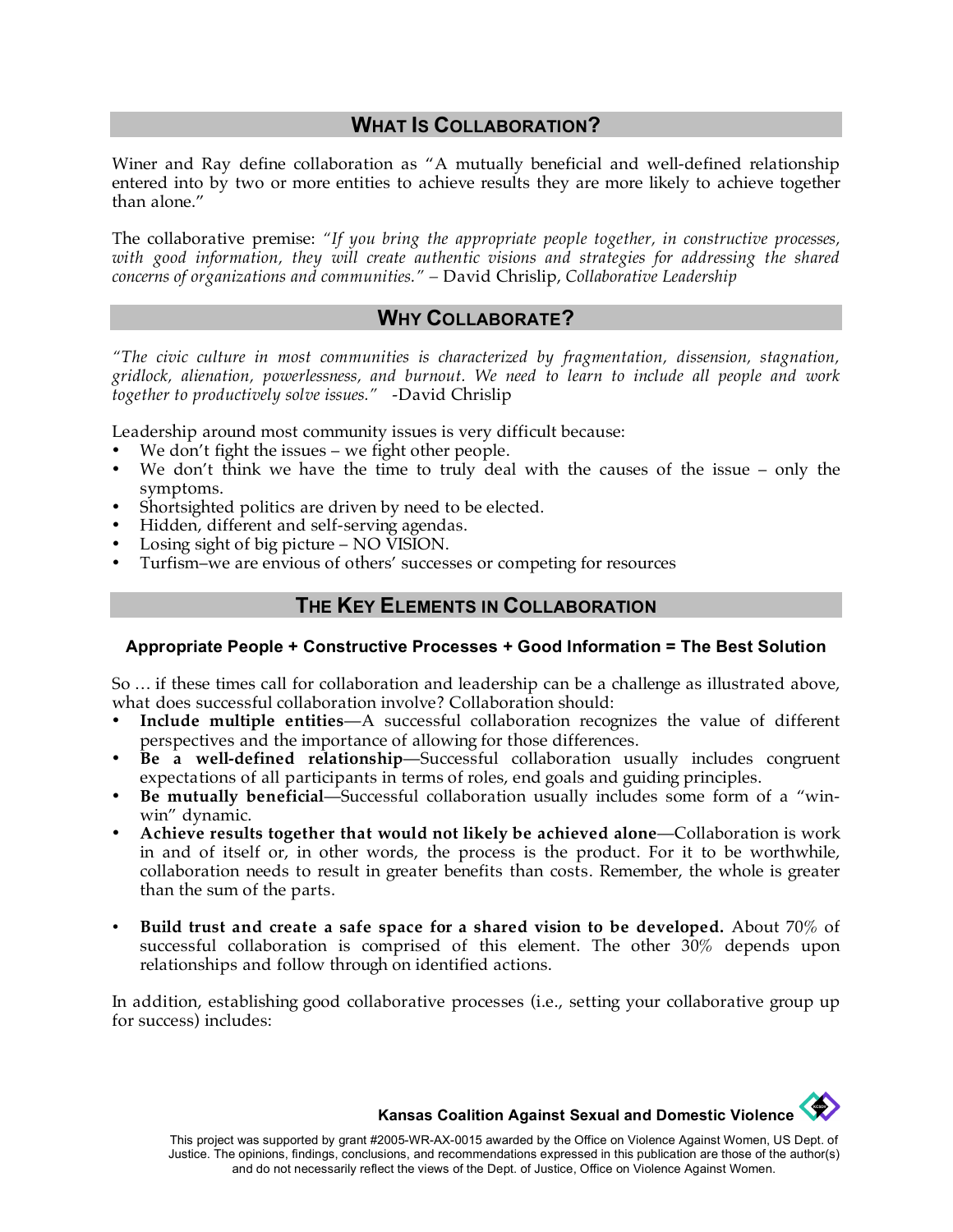# **Setting Up for Success**

- Being inclusive identify and convene appropriate stakeholders.
- Being open minded and willing to reconsider your position.
- Identifying the REAL problem search for the root causes.
- Agreeing on processes for working together.
- Gathering information needed make sure content reflects all concerns.

## **Working Together**

- Building relationships and the capacity to work together.
- Practicing listening and engaging others in dialogue.
- Sharing information with stakeholders.
- Understanding the information content.
- Analyzing content strengths, weaknesses, opportunities, barriers.
- Deciding what needs to be done use collaborative problem solving, visioning, strategic thinking.

# **Moving to Action**

- Reaching out build a broader constituency.
- Engaging with implementing organizations.
- Facilitating action.

## **THE FACTORS THAT CAN MAKE OR BREAK COLLABORATION**

Building on the key collaboration elements and collaborative processes outlined above, the following factors can make or break a collaborative partnership:

## **Access**

It is important for the collaborative group to proactively reach out to all relevant sectors of the community to make sure that if they want to be involved, they can be. Often, things like time of meetings, location of meetings, language (including jargon), availability of transportation or child care, and the culture of the meeting (Roberts Rules of Order vs. other less formal approaches) are obstacles that can keep others out. Because professionals are usually the first to become involved in a collaborative group, it can be easy to slip into making it convenient for them; but if you want others to participate, it is important to resist the temptation. *See the ["Stakeholder Map"](http://www.kcsdv.org/toolkit/commorgtoolkit.html#StakeholderMap) and ["What I Have to Contribute to & How I Benefit from This Collaborative"](http://www.kcsdv.org/toolkit/commorgtoolkit.html#ContributeandBenefit) tools in the Step 1A – Setting Your Collaborative Group Up for Success: Tools for Coming Together - section of the toolkit, as these tools help to flesh out and address issues related to access.* 

# **Leadership**

It is important to provide opportunities for and to grow new leadership. When seeking leadership, it is important to think about:

- Who has the cleanest credibility with the partners?
- Who has the necessary skills?
- Who has the passion and time?
- Who is willing to make room for others to grow in their leadership and is comfortable "sharing the success" with others?

It is not always beneficial to think of leadership in terms of position. *The ["Stakeholder Map"](http://www.kcsdv.org/toolkit/commorgtoolkit.html#StakeholderMap) in the Step 1A – Setting Your Collaborative Group Up for Success: Tools for Coming Together, and*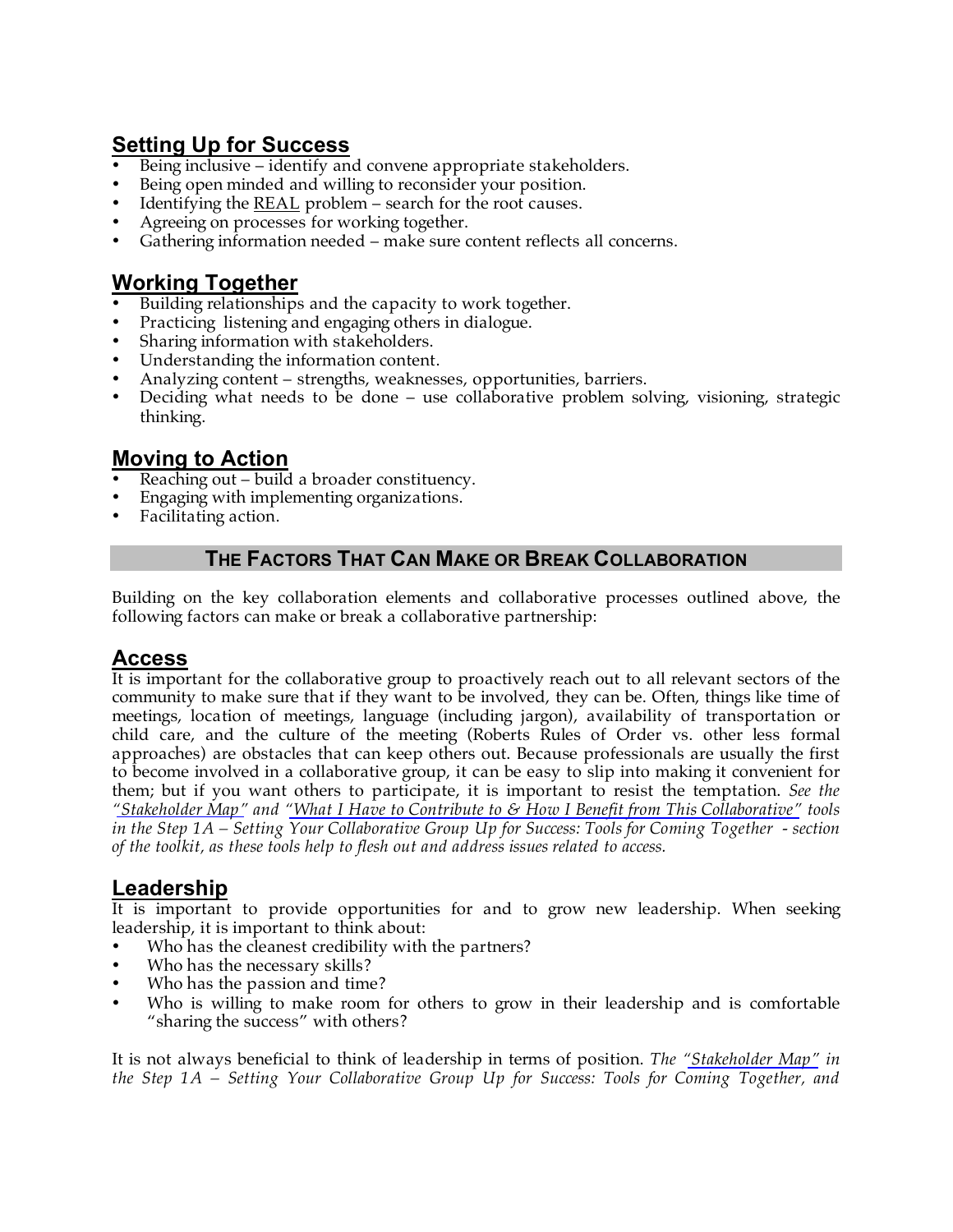*["Facilitative Leadership"](http://www.kcsdv.org/toolkit/commorgtoolkit.html#FacilitativeLeadership) tools in the "Universal Community Organizing Concepts" sections of the toolkit help to consider leadership using these principles.*

### **Power**

Though power is rarely completely equal among members of a collaborative group, it is important to equally value different powers and make intentional efforts to share the power. The collaborative group should be willing to share power with the group, or the situation could become disempowering for certain members. It is important to have ALL impacted parties at the table and these parties should be given the same degree of power. *The ["What I Have to](http://www.kcsdv.org/toolkit/commorgtoolkit.html#ContributeandBenefit)  [Contribute to & How I Benefit from This Collaborative"](http://www.kcsdv.org/toolkit/commorgtoolkit.html#ContributeandBenefit) tools in the Step 1A – Setting Your Collaborative Group Up for Success: Tools for Coming Together, as well as the development of guiding principles (see ["Guiding Principles"](http://www.kcsdv.org/toolkit/commorgtoolkit.html#GuidingPrinciples) 1C – Setting Your Collaborative Group Up for Success: Tools for Determining How You'll Work Together) in the toolkit can help to address issues related to power.* 

## **History**

Past failed efforts or "bad blood" between members should be acknowledged and addressed or it will become, at the least, a negative force working against the collaborative group. Just because problems exist does not mean a collaborative group should not be attempted, but it does mean the past must be dealt with intentionally.

# **Competition and Turf**

Collaborative groups are often initiated for the wrong reasons, such as obtaining resources for "business as usual." Many funders require collaboration, but if funding is the motivator as opposed to a "greater good" or "shared vision," the collaborative will not work over the longer term. However, it is also ok and even sometimes important to acknowledge and encourage serving self-interests when they do not violate the self-interests of others. *The ["What I Have to](http://www.kcsdv.org/toolkit/commorgtoolkit.html#ContributeandBenefit)  [Contribute to & How I Benefit from This Collaborative"](http://www.kcsdv.org/toolkit/commorgtoolkit.html#ContributeandBenefit) tools in the 1A – Setting Your Collaborative Group Up for Success: Tools for Coming Together can help to identify benefits of participating in the collaborative group.*

### **Ideology/Core Values**

It is important to be very conscious of others' values and provide space in the "Setting Your Collaborative Group Up for Success" step to explore relevant values of all collaborative group members. If parties are at odds on a fundamental issue and these concerns are not openly addressed, the differences can ruin the collaboration. At the very least, collaborative group partners can agree to disagree. The development of guiding principles (*see ["Guiding Principles"](http://www.kcsdv.org/toolkit/commorgtoolkit.html#GuidingPrinciples) in Step 1C – Setting Your Collaborative Group Up for Success: Tools for Determining How You'll Work Together)* in the toolkit can help the collaborative group to identify their collective core values.

# **Conflict**

Some believe that conflict is a precursor to failure. In fact, if there is no conflict, then parties are likely not truly bringing their unique perspective and values to the table. What is important is that collaborations have a mechanism or approach in place for dealing constructively with conflict that uses "service of the greater good" as the guidepost for resolution. *The ["Conflict](http://www.kcsdv.org/toolkit/commorgtoolkit.html#ConflictResolution)  [Resolution"](http://www.kcsdv.org/toolkit/commorgtoolkit.html#ConflictResolution) tool in the Step 1C – Setting Your Collaborative Group Up for Success: Tools for Determining How You'll Work Together in the toolkit can help to determine methods for resolving conflict constructively in the collaborative group.*

## **Resources**

In this case, resources include two things:

What each member can bring to the table in terms of time to participate in/contribute to the effort and skills to successfully complete agreed upon tasks. It is important for all members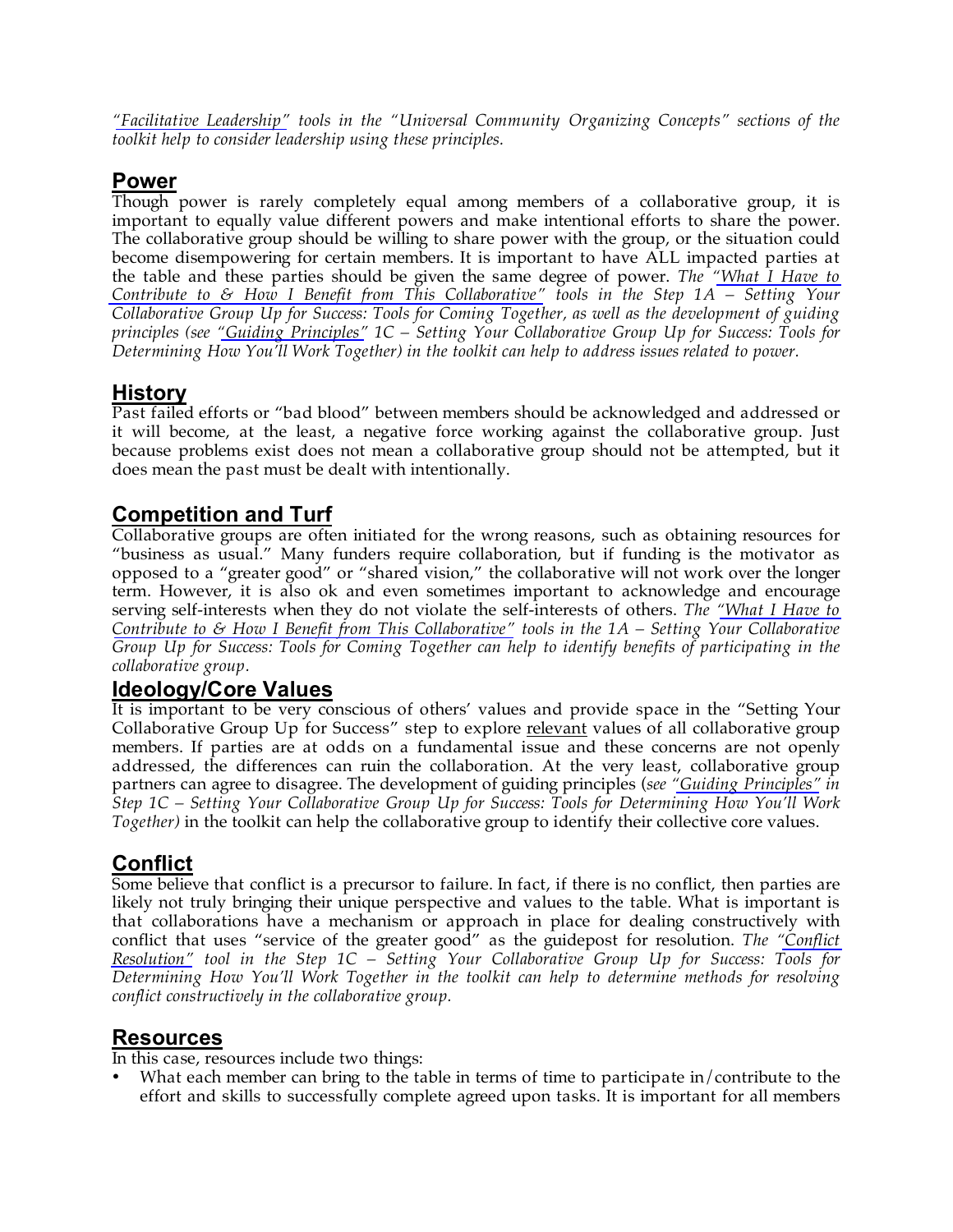to really assess whether they can be meaningfully involved before joining, recognizing that "you don't get something for nothing."

• The total resources available to the collaboration for its efforts. Too many or too few resources can be problematic. However, there is no correlation between funding and collaborative successes. *See the ["Defining Resources in a New Way"](http://www.kcsdv.org/toolkit/commorgtoolkit.html#CultivatingResources) and the resources section of the "From Strategies to Action Steps" worksheet in Step 4 – Agitate for Change section of the toolkit for more ideas on creatively cultivating resources and integrating them into your community organizing strategic plan.* 

## **Results**

It is important to balance planning with action. Some people are doers and need to feel they are "doing" in order to stay invested and energized. Planning should include measurable outcomes to demonstrate results. Once planning is completed, ongoing check-ins should celebrate enthusiasm and effort, as well as provide opportunities to course-correct. *The "From Strategies to Action Steps" worksheet in Step 4 – Agitate for Change, as well as the additional tool in the Step 5 – Demonstrate and Celebrate Your Successes sections of the toolkit for how to develop and measure outcomes that demonstrate results.*

#### **STEPS TO A PERFORMING COMMUNITY**

Building further on the collaborative processes outlined above, as well as the framework for "Setting Your Collaborative Group Up for Success" section of the toolkit, the following framework outlines the steps that a collaborative group goes through in order to perform optimally. Below are the steps to a performing community, with the major tasks of each step included.

# **Gathering –** *"Why am I here and what do I have to contribute?"*

The first step in a performing community is gathering. The primary tasks of the gathering step are about gaining a collective understanding of why those gathered are there and what they have to contribute. The act of gathering includes using a stakeholder map to identify and invite the right stakeholders to the table, setting the right meeting environment, and identifying the individual strengths of and benefits for the stakeholders gathered.

## **Chaos –** *"What is our purpose?"*

Before a group can effectively work together, it often experiences chaos. During the chaos step, a group experiences barriers to successful collaboration such as poor communication, lack of leadership, absence of vision and mission, and an inability to use conflict positively and constructively. Though individuals may understand the reason for the group and what it hopes to achieve, the means by which to reach those goals, as well as individual roles, may not be well-defined. Combined with limited resources, these barriers can make the chaos step frustrating. The task of bringing a group out of chaos is to define the group's purpose.

# **Unity –** *"How Will We Do It?"*

After a group overcomes the roadblocks to success that occur during chaos, it can then experience unity. Unity usually involves members working together to overcome the barriers they encountered during the chaos step. Specifically, the primary task of the unity step centers on defining how to accomplish the work and usually involves members developing guiding principles and a collaboration charter or memorandum of understanding, using the consensus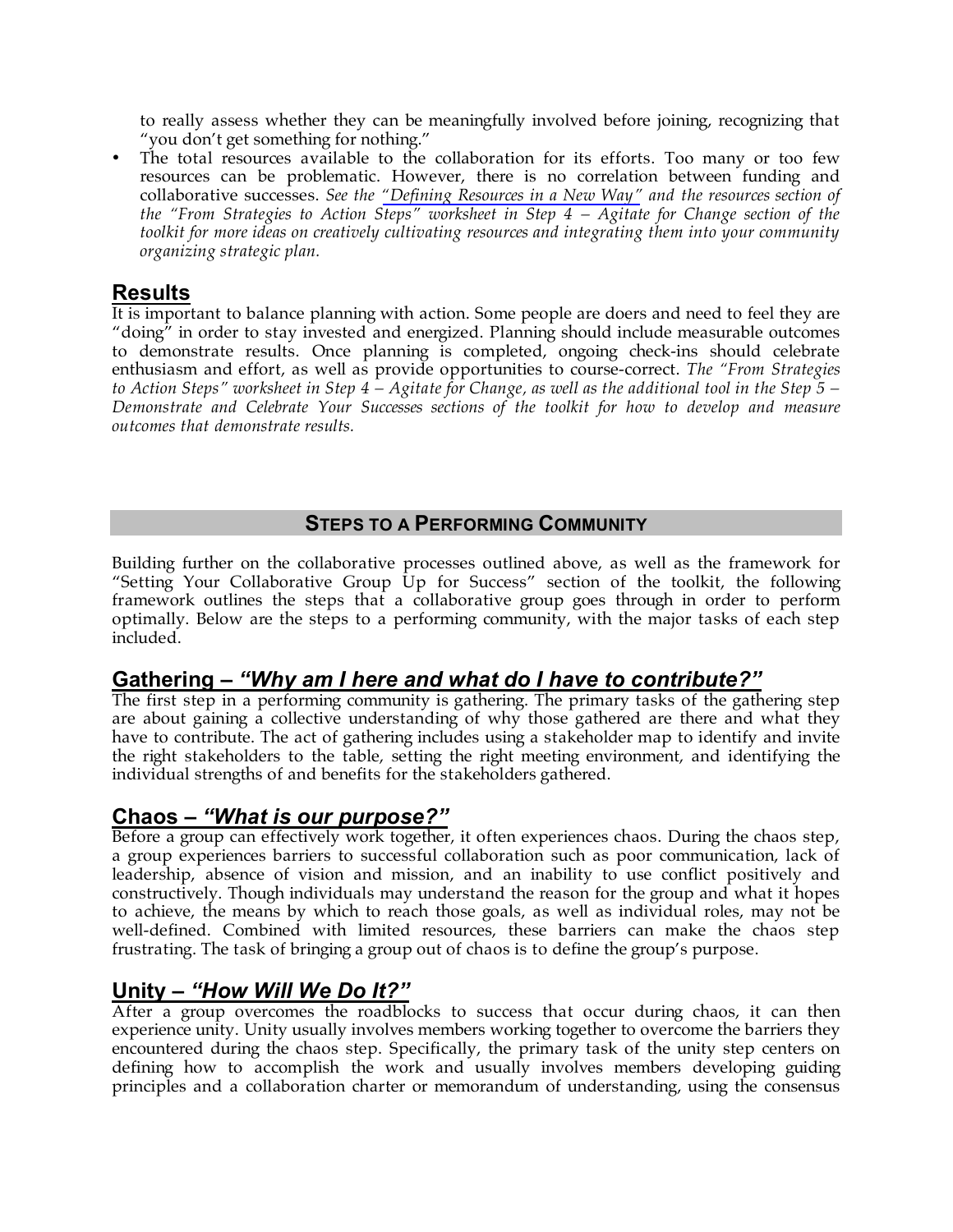decision process and group diagnostic tools, addressing and resolving conflict, determining internal communication mechanisms and roles and commitments.

# **Performing –** *"Do It … What's Next?"*

After uniting as a group, a collaborative is then in a position to perform by doing the community organizing work and taking the next steps. Of particular importance is to maintain the group's momentum and make progress without overwhelming group members. Performing involves assessing the needs and resources in the community, developing and implementing a strategic plan, and demonstrating and celebrating successes from plan implementation.

Although outlined here in a linear format, this framework and process is really an iterative one in that the steps are interconnected, as illustrated in the concentric circles diagram below. It is common for a collaborative group to frequently find themselves in more than one step at the same time or touching back on previously addressed steps as issues arise and forward progress is made. Be assured that this is a normal part of a collaborative group's performance!